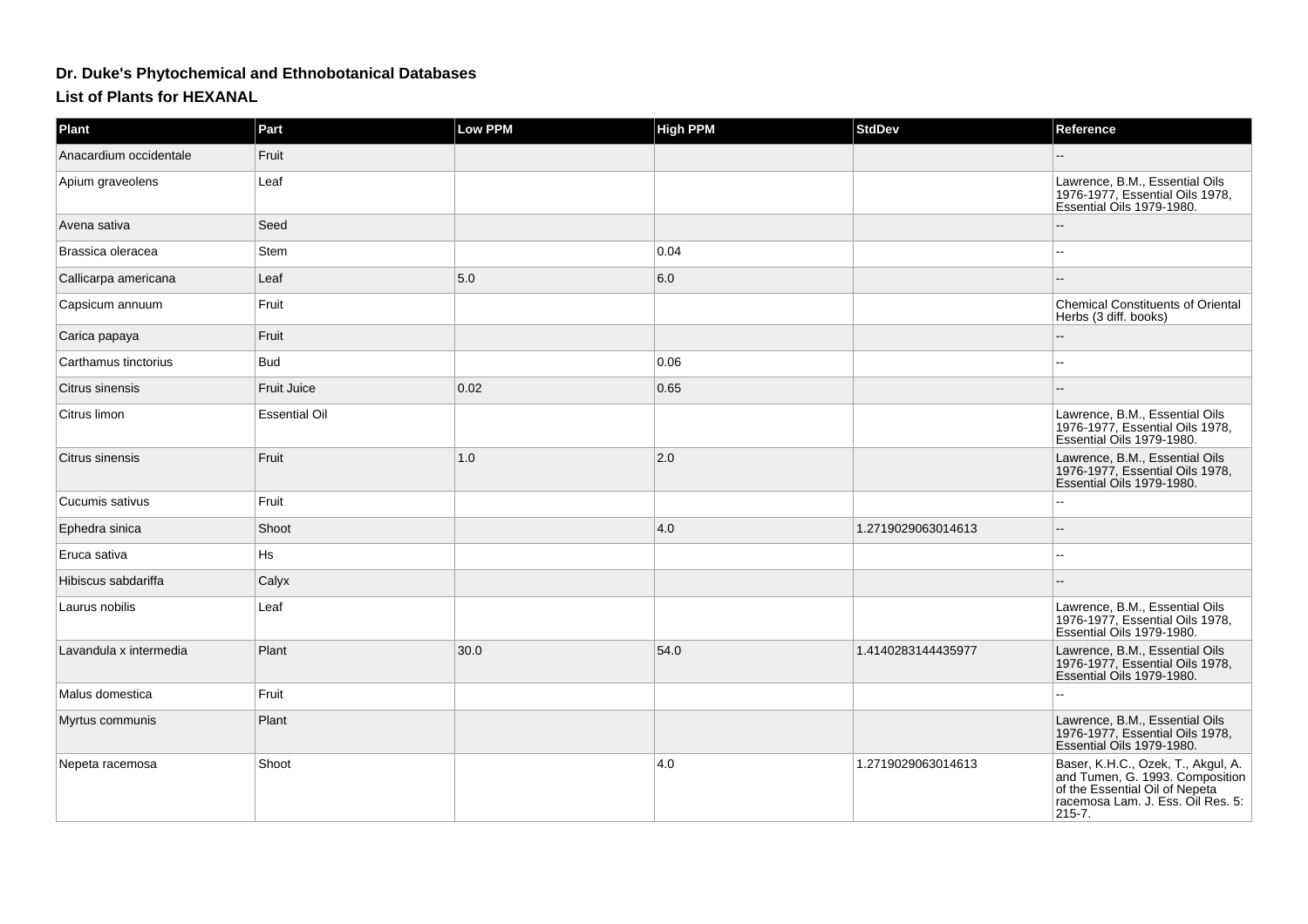| Plant              | Part    | <b>Low PPM</b> | <b>High PPM</b> | <b>StdDev</b>       | Reference                                                                                                                                                                                                           |
|--------------------|---------|----------------|-----------------|---------------------|---------------------------------------------------------------------------------------------------------------------------------------------------------------------------------------------------------------------|
| Nepeta racemosa    | Shoot   |                | 4.0             | 1.2719029063014613  | Baser, K.H.C., Ozek, T., Akgul, A.<br>and Tumen, G. 1993. Composition<br>of the Essential Oil of Nepeta<br>racemosa Lam. J. Ess. Oil Res. 5:<br>215-7.                                                              |
| Origanum onites    | Shoot   |                | 0.0             | -0.9401021481358627 | Biondi, D., Cianci, P., Geraci, C.<br>and Ruberto, G. 1993.<br>Antimicrobial Activity and<br>Chemical Composition of Essential<br>Oils from Sicilian Aromatic Plants.<br>Flav. & Frag. J. 8: 331-7.                 |
| Origanum vulgare   | Plant   |                | 1.0             | -0.6871913303838042 | Sezik, E., Tumen, G., Kirimer, N.,<br>Ozek, T., and Baser, K.H.C. 1993.<br><b>Essential Oil Composition of Four</b><br>Origanum vulgare Subspecies of<br>Anatolian Origin. J. Ess. Oil Res.,<br>5:425-431.          |
| Origanum vulgare   | Plant   |                | 0.0             | -0.7268369840597929 | Sezik, E., Tumen, G., Kirimer, N.,<br>Ozek, T., and Baser, K.H.C. 1993.<br>Essential Oil Composition of Four<br>Origanum vulgare Subspecies of<br>Anatolian Origin. J. Ess. Oil Res.,<br>5:425-431.                 |
| Oryza sativa       | Plant   |                |                 |                     |                                                                                                                                                                                                                     |
| Pinus mugo         | Leaf    |                |                 |                     | Leung, A.Y., Encyclopedia of<br>Common Natural Ingredients Used<br>in Food, Drugs, and Cosmetics,<br>John Wiley & Sons, New York,<br>1980.                                                                          |
| Pyrus communis     | Plant   |                |                 |                     |                                                                                                                                                                                                                     |
| Rheum palmatum     | Rhizome |                | 0.5             |                     |                                                                                                                                                                                                                     |
| Sesamum indicum    | Seed    |                |                 |                     |                                                                                                                                                                                                                     |
| Thymus longicaulis | Shoot   |                | 0.8             | -0.4977011372483979 | Baser, K.H.C., Ozek, T., Kirimer,<br>N. and Tumen, G. 1993. The<br>Occurrence of Three Chemotypes<br>of Thymus longicaulis C. Presi<br>subsp. longicaulis in the same<br>Population. J. Ess. Oil Res. 5: 291-<br>5. |
| Thymus longicaulis | Shoot   |                | 0.8             | -0.4977011372483979 | Baser, K.H.C., Ozek, T., Kirimer,<br>N. and Tumen, G. 1993. The<br>Occurrence of Three Chemotypes<br>of Thymus longicaulis C. Presi<br>subsp. longicaulis in the same<br>Population. J. Ess. Oil Res. 5: 291-<br>5. |